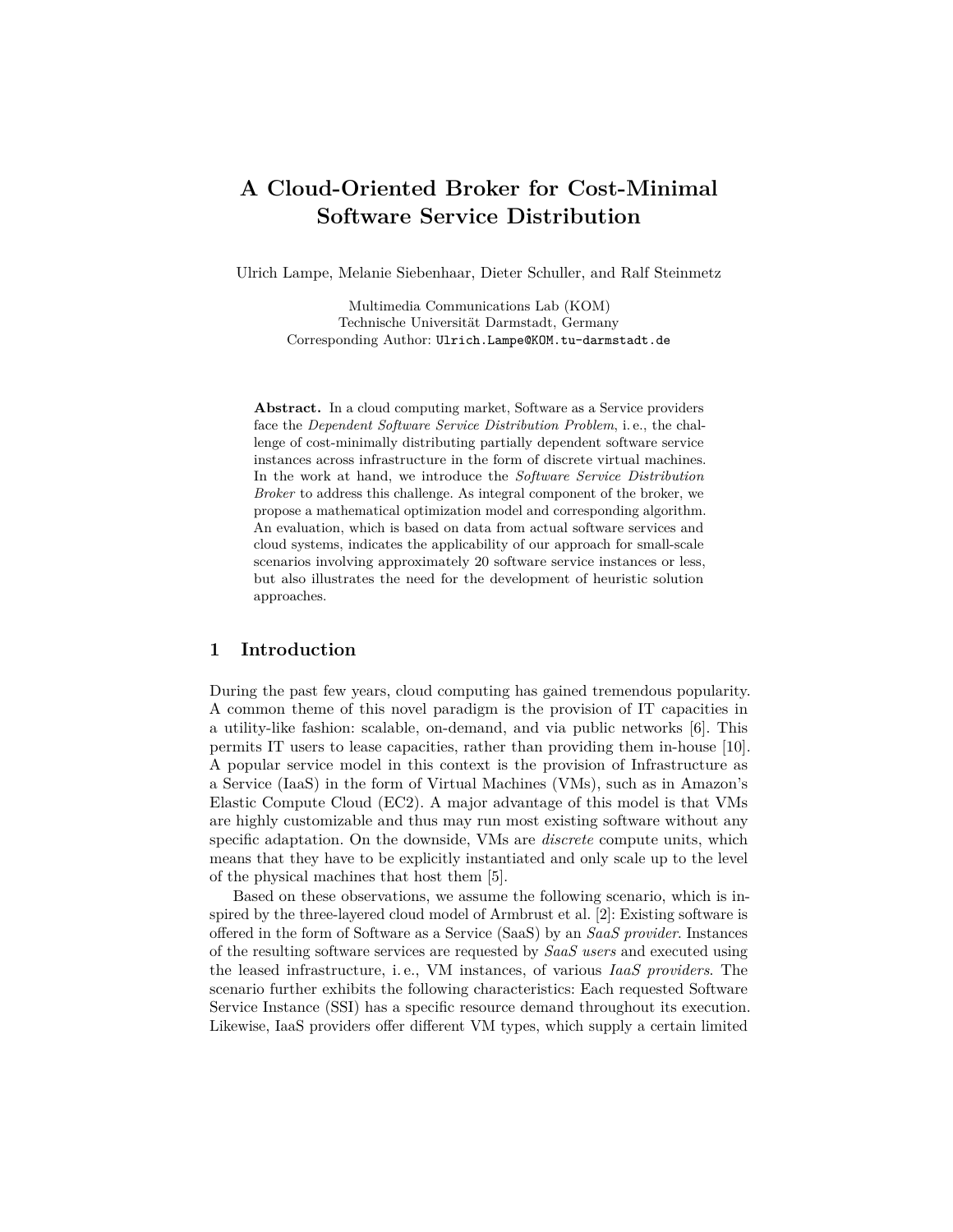amount of these resources at differing costs. In addition, SSIs may have dependencies, which result in resource demands or Quality of Service (QoS) requirements between pairs of SSIs. Likewise, the IaaS providers specify resource supplies or QoS requirements for the links between pairs of VM types. Lastly, we assume that SaaS users may request and terminate SSIs at arbitrary points in time, resulting in an unknown duration of execution, and that the execution of SSIs is not interruptible, i. e., that each SSI has to be *continuously* executed between its initiation and termination.

A practical example of the outlined scenario is cloud gaming: A game provider offers video games, which are executed on VMs that transmit the resulting audio/video stream to end users' playback devices and in turn receive control commands from these devices. Not only may various video games be offered, but these games may also be requested at different visual quality levels depending on the respective playback device. Thus, during its execution, each game – SSI – exhibits a specific and continuous resource demand on the VM instance that executes it, while this VM instance is subject to a restricted resource supply. Additionally, in the case of multi-player games, those SSIs belonging to the identical session will exchange data subject to certain QoS constraints, such as maximal latency.

Under the assumption that the SaaS provider pursues the rational objective of minimizing the infrastructure leasing cost, the research challenge consists in the distribution of a set of requested SSIs – which have to be continuously executed – across a set of leased VMs instances, such that:

- 1. The resource demands of all SSIs are met by the available resource supplies of the respective VM instances where the SSIs are executed.
- 2. The QoS requirements between SSIs are met by the QoS guarantees between the respective VM instances where the SSIs are executed.
- 3. The overall cost of leasing the VM instances is minimized.

This poses a combined capacitation (number of leased instances of each VM type) and assignment (allocation of SSIs to specific VM instances) problem, which we refer to as *Dependent Software Service Distribution Problem* (DSSDP) and address in the work at hand.

The remainder of this work is structured as follows: In Section 2, we present our solution approach, an integrated broker that addresses the DSSDP through optimization approaches, based on a formal mathematical model of the problem. A prototypical implementation of this broker is evaluated in Section 3. Section 4 provides an overview of related work. Eventually, Section 5 concludes the paper with a summary and outlook.

# **2 Software Service Distribution Broker**

### **2.1 Outline of the Broker**

Our research aims at the design and implementation of an integrated *Software Service Distribution Broker*, which addresses the DSSDP in the broader context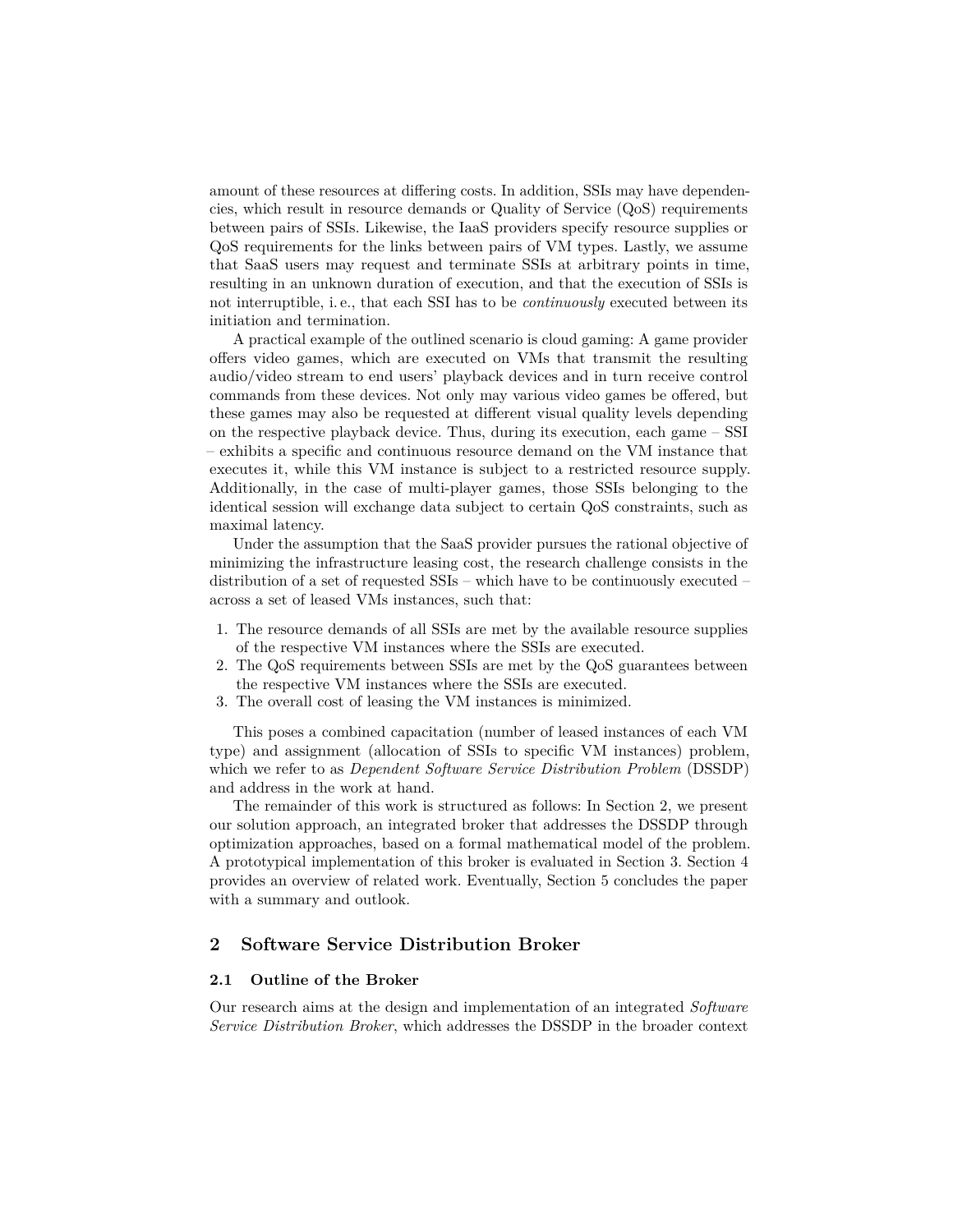

**Fig. 1.** Architectural overview of the Software Service Distribution Broker.

of a future cloud market. The broker will be accessible for SaaS providers and IaaS providers in this market through a Web-based interface. The interface permits IaaS providers to register their VM type offers by submitting the relevant information regarding, e. g., resource supply and price, in a structured form (*push* model). The tool will also allow to mine publicly available VM offer descriptions, e.g., through the Amazon EC2 API<sup>1</sup> (*pull* model). Likewise, SaaS providers may specify the SSIs that have been requested by their end users.

Based on the submitted information, the Software Service Distribution Broker computes a *SSI distribution strategy* for the SaaS provider using suitable optimization approaches. Such strategy defines how many instances of each VM type should be leased, and on which of those VM instances the requested SSIs should be executed in order to achieve minimal infrastructure leasing  $cost^2$ .

In addition, the broker features a forecasting component. It operates on historic SSI request and execution data, which is stored in a central database. Based on different forecasting approaches, the component allows to estimate the most likely duration of execution for currently requested SSIs. It may also predict the expected SSI requests at any future point in time. This, for instance, permits to exploit lower leasing costs through the advanced booking or reservation of VM instances.

Overall, in accordance with the vision of a future cloud market [6], the broker facilitates the efficient distribution of SSIs through SaaS providers. Specifically, it permits the realization of cost savings in leasing infrastructure from the cloud. An architectural overview of the Software Service Distribution Broker is depicted in

<sup>1</sup> http://aws.amazon.com/documentation/ec2/

<sup>2</sup> Please note that the term "VM type" denotes an *abstract* VM offer, whereas "VM instance" denotes an *concrete* instantiation of such type.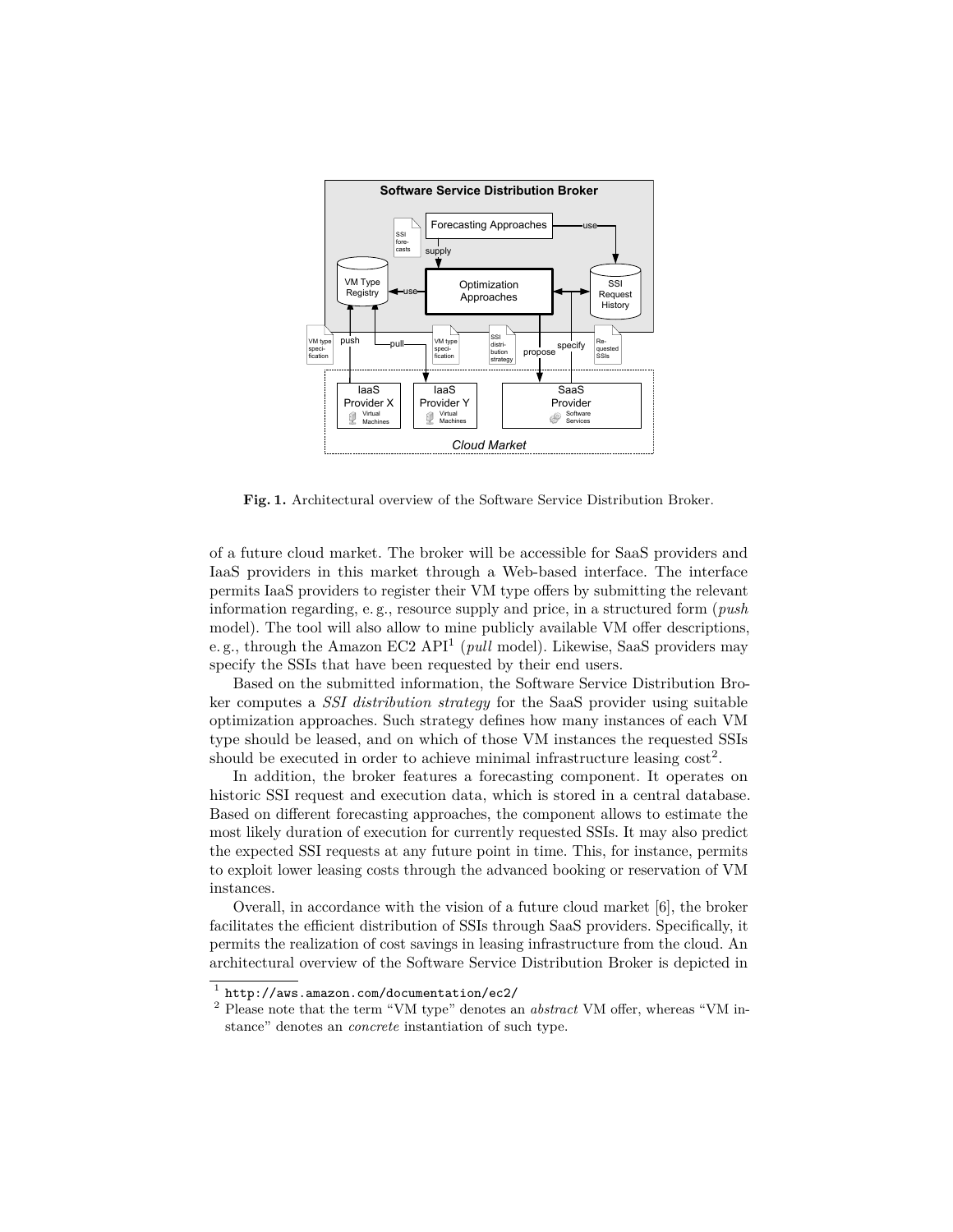Figure 1. The component *optimization approaches* has been highlighted, because it constitutes the focus of the work at hand.

## **2.2 Formal Model of the Dependent Software Service Distribution Problem**

In order to address the DSSDP through optimization approaches and thus permit the computation of SSI distribution strategies, we formalize the problem as a mathematical model.

This model is based on the following assumptions: First, there exists at least one leaseable VM type that provides a sufficient overall resource supply for each regarded SSI. If this condition is not met, the SSI cannot be hosted on the offered infrastructure at all. Second, SSIs may be arbitrarily combined on one VM instance, as long as the overall resource demands of all SSIs are satisfied by the overall resource supply of the corresponding VM instance. Third, we assume that the links between pairs of VM types are shared by all instances of the same types, which permits to treat the resource demands and supplies between different VM types as aggregate.

Table 1 provides an overview of the used symbols. The upper part of the table contains the basic entities in the model, i. e., SSIs, VM and resource types, and QoS attributes. The remainder of the table introduces data specifications that are based on these entities.

In accordance with our previously described scenario, resource demands and supplies are specified on an *intra-machine* and *inter-machine* level, i. e., for individual SSIs and VM types, as well as pairs of SSIs and links between VM types. In contrast, QoS requirements and guarantees are only specified on an *inter-machine* level, because they exclusively apply to pairs of SSIs and links between VM types respectively. Without loss of generality, we assume that QoS requirements are expressed in terms of maximal permissible values.

On the *intra-machine* level, billing is defined both on a per-instance and per-unit basis. Per-instance means that a flat fee is billed for an VM instance per (partial) billing period. Per-unit means that a cost applies for each consumed unit of a resource type. On the *inter-machine* level, only the latter scheme is applied. However, we additionally differentiate between *incoming* and *outgoing* resource consumption on this level. Thus, for example, the outgoing network traffic from one VM type can be billed as incoming network traffic on a linked VM type.

The resulting mathematical model is given in Model 1. The decision variables are defined in Equations 16 to 19. The binary decision variables  $x_{svi}$  indicate whether the SSI *s* has been assigned to a VM of type *v* with the instance index *i* or not. The integer decision variables *yvi* indicate the number of subsequent billing periods for which a certain instance *i* of VM type *v* is leased. The binary decision variables *zsv* indicate whether SSI *s* has been assigned to a VM instance of type *v* or not. Lastly, the binary decision variables  $d_{svs'v'}$  serve the same function as  $z$ , but do so for a pair  $(s, s')$  of SSIs and corresponding pair of VM types  $(v, v')$ . The respective relations between the individual decision variables are established in Equations 12 to 14.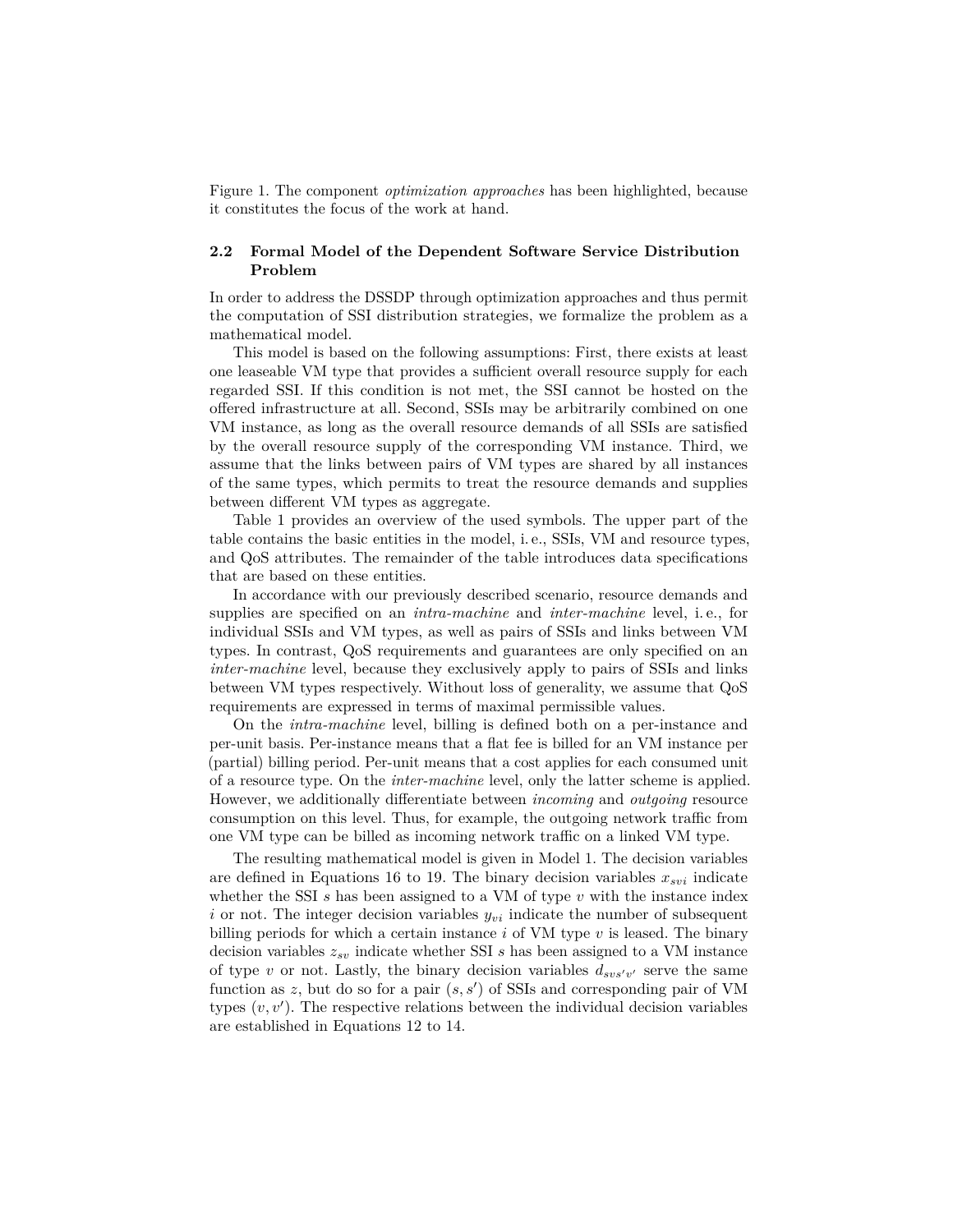**Table 1.** Used symbols in the mathematical model.

| Symbol                                          | Description                                                                                                                                   |
|-------------------------------------------------|-----------------------------------------------------------------------------------------------------------------------------------------------|
| S                                               | Set of requested SSIs.                                                                                                                        |
| V                                               | Set of leasable VM types.                                                                                                                     |
| $R^\diamond$                                    | Set of considered intra-machine resource types.                                                                                               |
| $R^{\rightleftarrows}$                          | Set of considered inter-machine resource types.                                                                                               |
| Q                                               | Set of considered QoS attributes.                                                                                                             |
| $D_s \in \mathbb{R}^+$                          | Expected duration of execution of SSI $s \in S$ (in time units).                                                                              |
| $RD_{sr}^{\diamond} \in \mathbb{R}^+$           | Intra-machine resource demand of SSI $s \in S$ for resource type $r \in R^{\circ}$ .                                                          |
| $RD_{ss'r}^{\rightleftarrows} \in \mathbb{R}^+$ | Inter-machine resource demand between SSIs $s, s' \in S$ for resource<br>type $r \in R$ .                                                     |
| $RS_{vr}^{\diamond} \in \mathbb{R}^+$           | Intra-machine resource supply per instance of VM type $v \in V$ for<br>resource type $r \in R^{\circ}$ .                                      |
| $RS_{uv'r}^{\rightleftarrows} \in \mathbb{R}^+$ | Inter-machine resource supply for the link between VM types<br>$v, v' \in V$ for resource type $r \in R^{\n\mathbb{R}}$ .                     |
| $QR_{ss'q} \in \mathbb{R}$                      | QoS requirements between SSIs $s, s' \in S$ regarding QoS attribute<br>$q \in Q$ .                                                            |
| $QG_{vv'q} \in \mathbb{R}$                      | QoS guarantees for the link between VM types $v, v' \in V$ regarding<br>$QoS$ attribute $q \in Q$ .                                           |
| $BI_v \in \mathbb{R}$                           | Length of an per-instance billing period for instances of VM type<br>$v \in V$ (in time units).                                               |
| $CI_v \in \mathbb{R}$                           | Cost per leased instance of VM type $v \in V$ per billing period $BI_v$ .                                                                     |
| $CU_{vr}^{\diamond} \in \mathbb{R}$             | Intra-machine cost at VM type $v \in V$ per consumed unit of resource                                                                         |
|                                                 | type $r \in R^{\circ}$ per time unit.                                                                                                         |
| $CU_{uv'r}^{\rightarrow} \in \mathbb{R}$        | Inter-machine cost for the link between VM types $v, v' \in V$ per                                                                            |
|                                                 | outgoing consumed unit of resource type $r \in R^{\overrightarrow{r}}$ per time unit.                                                         |
| $CU_{uv'r}^{\leftarrow} \in \mathbb{R}$         | Inter-machine cost for the link between VM types $v, v' \in V$ per<br>incoming consumed unit of resource type $r \in R^{\neq}$ per time unit. |

The objective is to minimize the Total Cost (*T C*) of leasing the selected VM instances in Equation 1. The total cost comprises four components: First, the per-instance cost of leasing VM instances across the respective number of billing periods (Equation 2). Second, the per-unit, intra-machine resource costs of the executed SSIs (Equation 3). Third and fourth, the per-unit, inter-machine, outgoing and incoming resource costs of dependent SSIs (Equations 4 and 5). For the latter, the minimal execution time of the dependent SSIs is decisive, i. e., once one of two dependent SSIs is terminated, the inter-machine resource consumption ceases.

The VM instance indices are defined in Equation 15. The set *I* consists of |*S*| elements, each corresponding to a *potential* VM instance. The cardinality of the set is based on the notion that each SSI may be assigned to an individual VM instance of the same type in the worst case. Through this construct, the DSSDP can be treated as a pure assignment problem, rather than combined capacitation and assignment problem.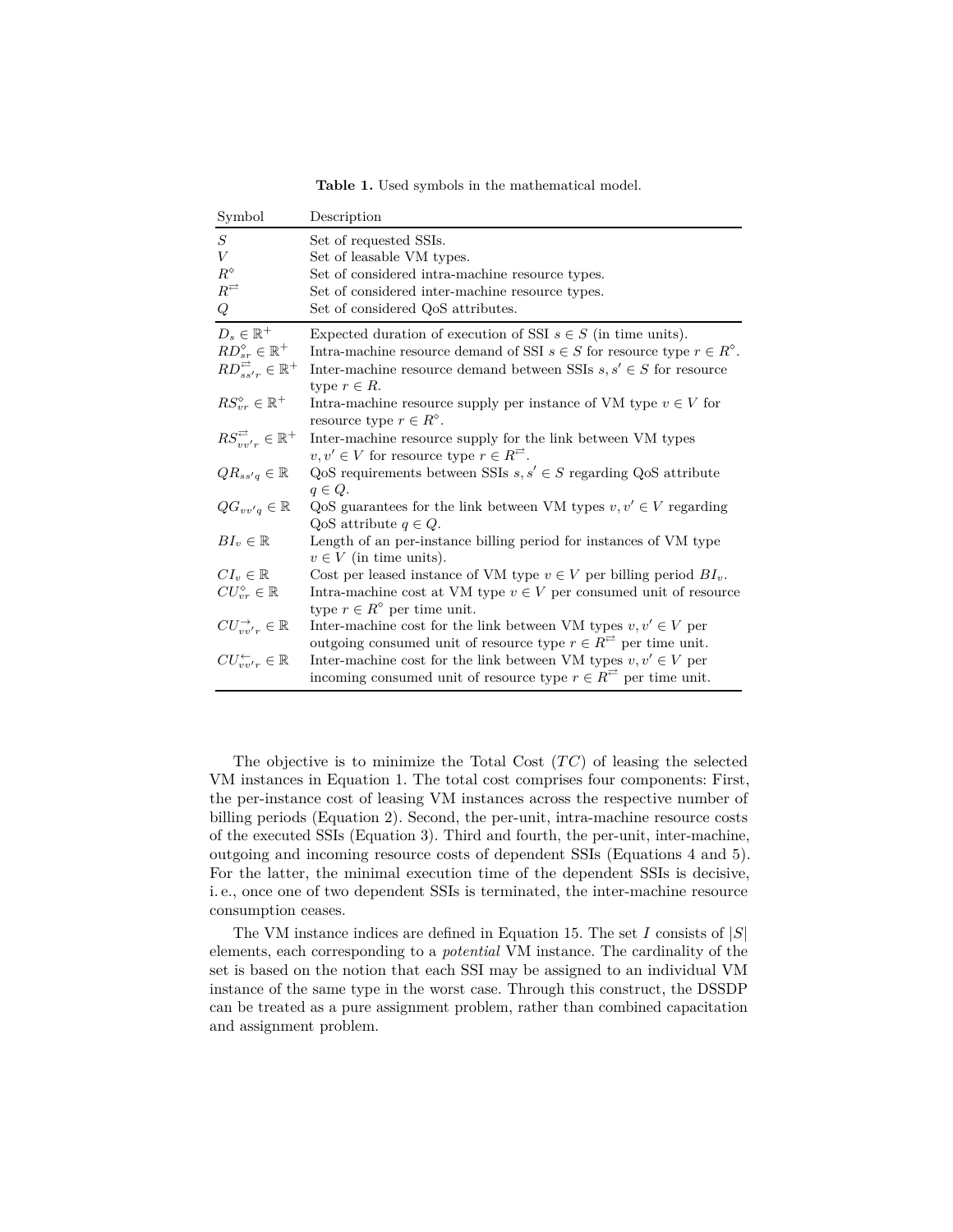As far as the constraints are concerned, Equation 6 ensures that each SSI is assigned precisely once to a VM instance. Equation 7 guarantees that the resource constraints are held on the intra-machine level for each VM instance. Equation 8 serves the same purpose on the inter-machine level. Because we assume that links between VM types are shared, the constraints may be checked at an aggregate level. Equation 9 guarantees that the QoS requirements are satisfied for all dependent SSIs. For that matter, pairs of unsuitable VM types for all pairs of SSIs are determined in Equations 10 and 11.

As such, Model 1 only constitutes a *design time* approach that permits the computation of an *initial* SSI distribution strategy. However, at run time, SSIs may be additionally requested or terminated at any instant. This triggers the need for the computation of *incremental* SSI distribution strategies, which define adaptations to the leased infrastructure upon changes in the requested SSIs.

In the work at hand, we do not focus on this aspect, but only outline the principal adaptations that are required in the model: First, terminated SSIs are removed from the set *S*, and newly requested SSIs are added to it. Subsequently, the expected durations of execution for the sustained SSIs are updated. Under the assumption that sustained SSIs may not be moved between different VM instances, a new constraint is added to the model for each sustained SSI. These constraints enforce the assignment of sustained SSI to the same VM instance as in the previous optimization.

## **3 Evaluation of the Broker**

To date, we have created a prototypical implementation of the Software Service Distribution Broker. As optimization algorithm, the broker implements Model 1, which can be transferred into an *Integer Program* (IP), i. e., a special form of Linear Program (LP) that exclusively contains integer and binary decision variables. Such IP can be solved using well-known methods from the field of operations research, most notably, *branch and bound* [7]. The algorithm will always compute the optimal, i. e., cost-minimal, solution to a DSSDP, but it can be very costly in terms of required computational power.

The prototypical broker has been implemented in Java. In the implementation, we employed *IBM ILOG CPLEX Optimizer*, a commercial solver framework for linear programs<sup>3</sup>.

#### **3.1 Evaluation Methodology**

To assess the practical applicability of the prototypical broker approach, we have conducted an extensive evaluation. The focus of the evaluation lies on the performance of the employed optimization algorithm, as measured by the computation time for a SSI distribution strategy. Specifically, in order to assess the scalability of our approach, we created 20 different classes of DSSPSs with

 $^3$  http://www.ibm.com/software/integration/optimization/cplex-optimizer/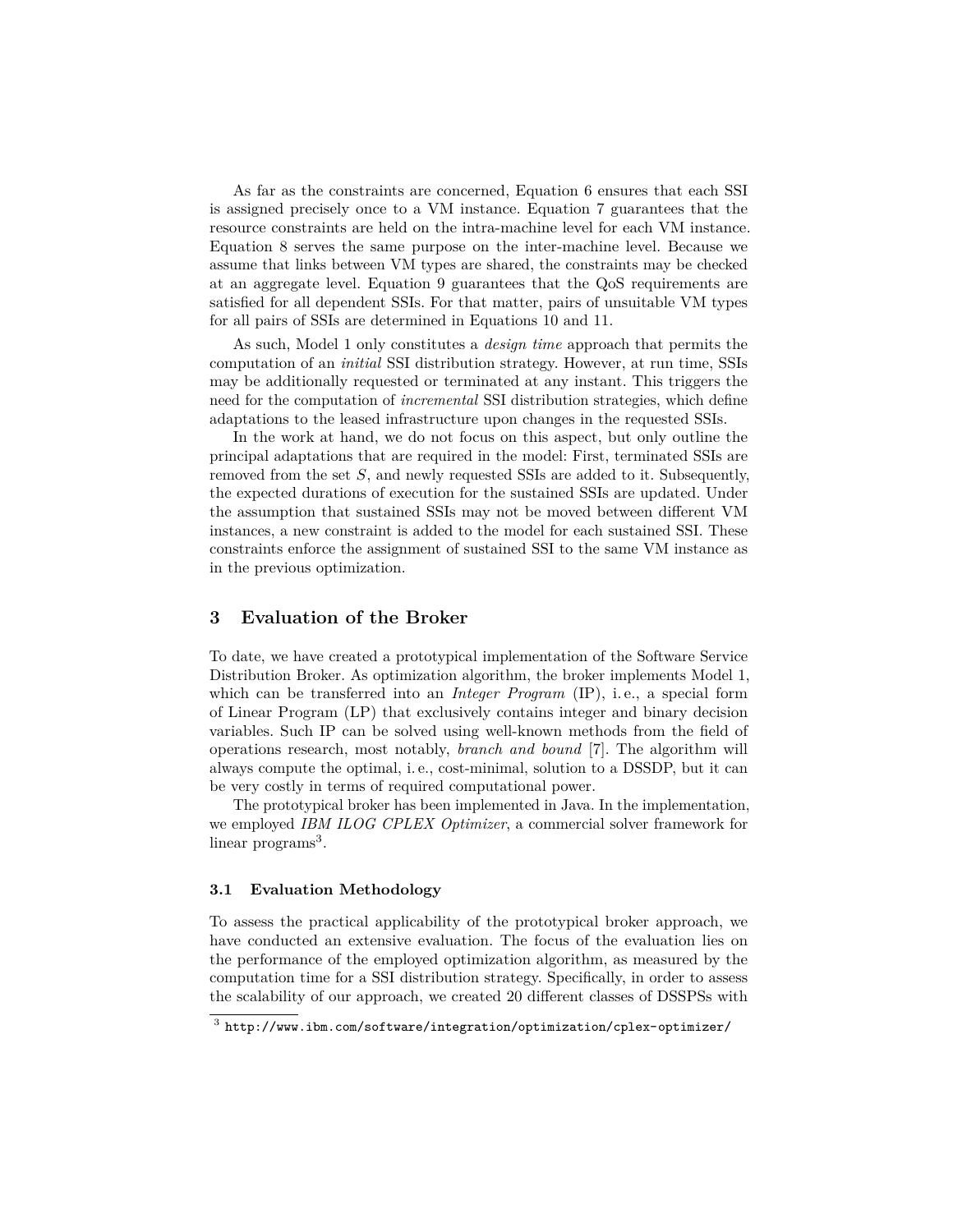Min. 
$$
TC(x, y, z, d) = \alpha + \beta + \gamma + \delta
$$
 (1)

$$
\alpha = \sum_{v \in V; i \in I} y_{vi} * CI_v \tag{2}
$$

$$
\beta = \sum_{s \in S; v \in V; i \in I; r \in R^{\diamond}} x_{svi} * RD_{sr}^{\diamond} * D_s * CU_{vr}^{\diamond}
$$
\n
$$
\tag{3}
$$

$$
\gamma = \sum_{s,s' \in S; v,v' \in V; r \in R^{\rightleftarrows}} d_{svs'v'} \cdot R D_{ss'r}^{\rightleftarrows} \cdot \min(D_s, D_{s'}) \cdot C U_{vv'r}^{\rightarrow} \tag{4}
$$

$$
\delta = \sum_{s,s' \in S; v,v' \in V; r \in R^{\rightrightarrows}} d_{svs'v'} * RD_{s'sr}^{\rightrightarrows} * min(D_s, D_{s'}) * CU_{vv'r}^{\leftarrow}
$$
 (5)

$$
\sum_{v \in V; i \in I} x_{svi} = 1 \quad \forall s \in S \tag{6}
$$

$$
\sum_{s \in S} RD_{sr}^{\circ} * x_{svi} \le RS_{vr}^{\circ} \quad \forall v \in V; i \in I; r \in R^{\circ}
$$
 (7)

$$
\sum_{s,s'\in S} RD^{\overrightarrow{t}}_{ss'r} * d_{svs'v'} \leq RS^{\overrightarrow{t}}_{vv'r} \quad \forall v, v' \in V; r \in R^{\overrightarrow{t}}
$$
 (8)

$$
z_{sv} + z_{s'v'} \le 1 \quad \forall (v, v') \in U_{ss'}; s, s' \in S \tag{9}
$$

$$
U_{ss'} = \bigcup_{q \in Q} U_{ss'q} \quad \forall s, s' \in S \tag{10}
$$

$$
U_{ss'q} = \{(v, v') \in V^2 | QR_{ss'q} \le Q G_{vv'q}\} \quad \forall s, s' \in S; q \in Q
$$
\n(11)

$$
y_{vi} \ge x_{svi} * \left\lceil \frac{D_s}{BI_v} \right\rceil \quad \forall s \in S; v \in V; i \in I
$$
\n
$$
(12)
$$

$$
z_{sv} \ge x_{svi} \quad \forall s \in S; v \in V; i \in I \tag{13}
$$

$$
d_{svs'v'} \ge z_{sv} + z_{s'v'} - 1 \quad \forall s, s' \in S; v, v' \in V
$$
\n(14)

$$
I = \{1, ..., |S|\}
$$
  

$$
I \subset \mathbb{N}
$$
 (15)

$$
x_{svi} \in \{0, 1\} \quad \forall s \in S; v \in V; i \in I \tag{16}
$$

$$
y_{vi} \in \mathbb{N} \quad \forall v \in V; i \in I
$$
\n
$$
\subset \{0, 1\} \quad \forall a \in S; a \in V
$$
\n
$$
(18)
$$

$$
z_{sv} \in \{0, 1\} \quad \forall s \in S; v \in V
$$
\n
$$
z_{sv} \in \{0, 1\} \quad \forall s, s' \in S; v, v' \in V
$$
\n
$$
(18)
$$
\n
$$
(19)
$$

$$
d_{svs'v'} \in \{0, 1\} \quad \forall s, s' \in S; v, v' \in V \tag{19}
$$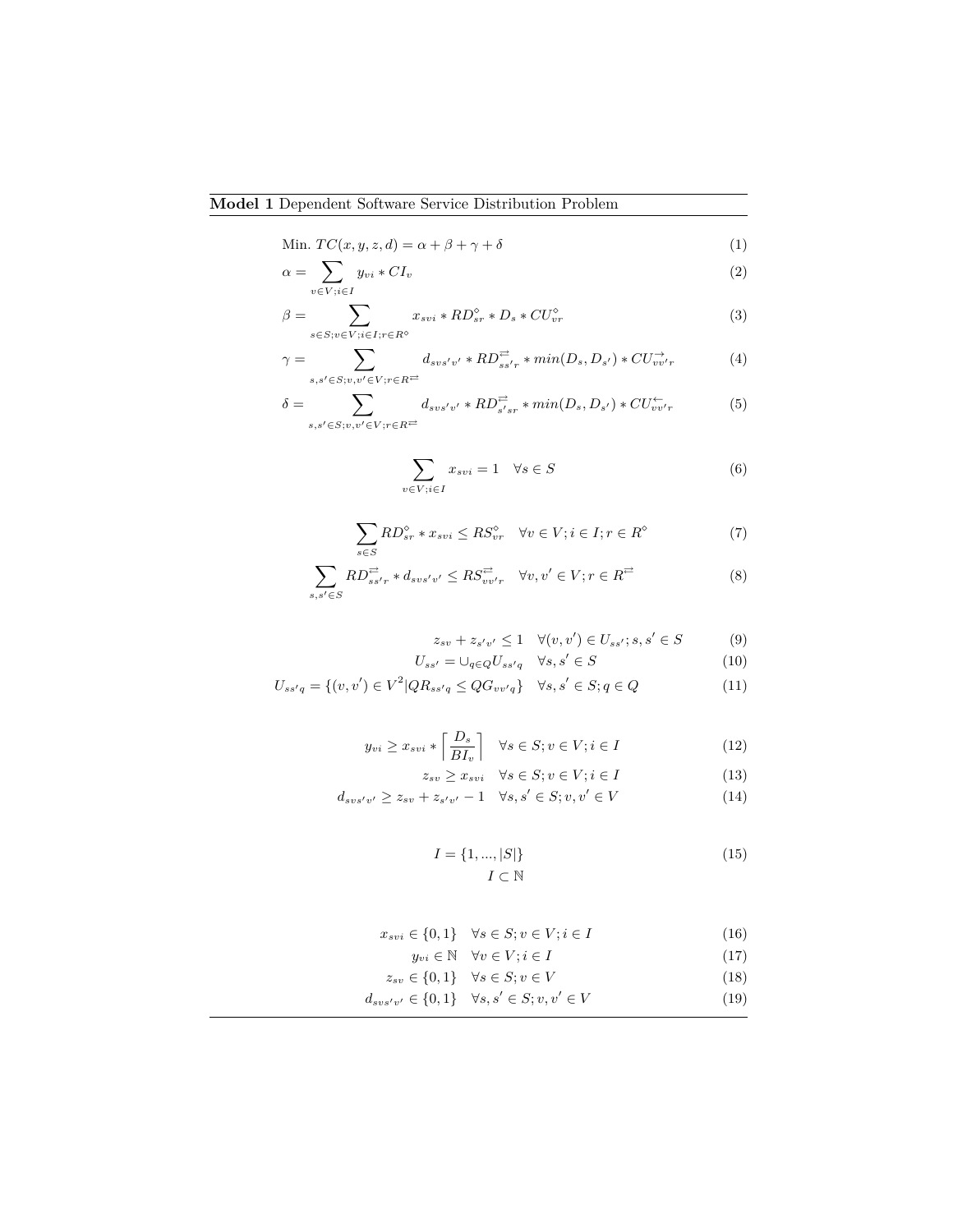varying size. Each class contained 200 valid individual problems with a different number of requested SSIs  $(n_s)$  and QoS attributes  $(n_a)$ . In addition, we varied the ratio of SSIs that exhibit dependencies (*r*).

For the VM and resource types, we used the specifications of the Windowsbased, on-demand Amazon EC2 VM offers in the European Union<sup>4</sup>. The specifications yield eight VM types, which provide limited supplies of three different intra-machine resource types (processor, memory, and hard disk storage) at differing per-instance costs. Based on the same specifications, we additionally consider Internet-bound network bandwidth and provider-internal network bandwidth as intra-machine and inter-machine resource type, respectively. Both types of network bandwidth are billed based on actual consumption. In total, four intra-machine and one inter-machine resource types are considered.

In accordance with the scenario of cloud gaming from Section 1, we obtained realistic SSI execution data by measuring the absolute resource demands of five contemporary video games on a local desktop computer. We further estimated the resource demands for Internet-bound and provider-internal network bandwidth of dependent SSIs. These demands result from the audio/video stream to the SaaS user and data exchange between the SSIs in a multi-player session.

Because no actual data for the QoS requirements and guarantees is available, we randomly drew the values from the intervals [0*,* 1] and [0*,* 0*.*5], respectively. Additionally, the expected duration of execution for the SSIs was randomly drawn from the interval [1800*,* 9000]. Assuming seconds as time unit, this range corresponds to a duration of 0.5 to 2.5 hours, which we believe to reflect a reasonable length for a cloud gaming session. In the final Software Service Distribution Broker, this information will be delivered by the forecasting component.

The generated DSSDPs in each class were subsequently attempted to solve using the prototypical broker. For each evaluated DSSDP, the computation time of the optimization algorithm was measured, with a timeout of 1 minute being in place. This timeout represents the maximum waiting time that a SaaS provider would be willing to accept for the computation of a SSI distribution strategy. For the evaluation, we employed a dedicated laptop computer, equipped with an Intel Core i5-450M processor and 2 GB of memory.

#### **3.2 Evaluation Results and Discussion**

Table 2 provides an overview of the evaluated DSSDP classes. The table also contains the number of decision variables and constraints in the corresponding optimization models as first indicator of computational complexity<sup>5</sup>. In addition, the number of problems per class that could be solved within the specified timeout

<sup>4</sup> http://aws.amazon.com/ec2/#instance

<sup>&</sup>lt;sup>5</sup> Because the values for the QoS requirements and guarantees are randomly drawn, the number of unsuitable VM types and thus, the number of constraints is nondeterministic. Accordingly, the expected average number of constraints is provided.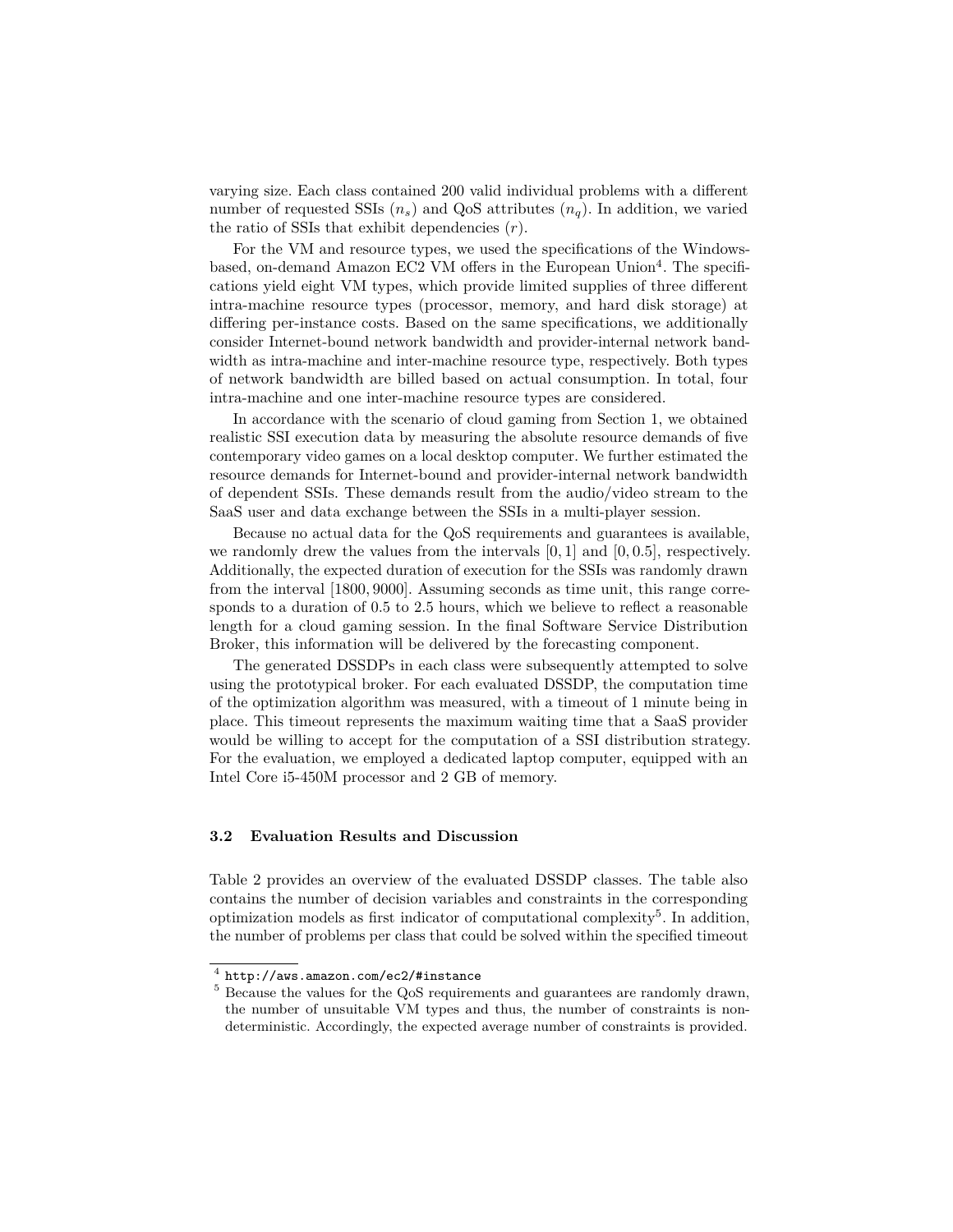| $n_{s}$ | Class<br>$n_q$ | $\boldsymbol{r}$ | $_{\rm DC}$ | Con.  | Solved<br>$\%$ | $n_{s}$ | Class<br>$n_q$ | $\boldsymbol{r}$ | DC    | Con.  | Solved<br>[%] |
|---------|----------------|------------------|-------------|-------|----------------|---------|----------------|------------------|-------|-------|---------------|
| 10      | $\overline{0}$ | $\Omega$         | 7360        | 8394  | 100.0          | 20      | $\Omega$       | $\Omega$         | 29120 | 32724 | 100.0         |
| 10      |                | 0.125            | 7360        | 8594  | 100.0          | 20      | 1              | 0.125            | 29120 | 33524 | 100.0         |
| 10      | $\overline{2}$ | 0.125            | 7360        | 8744  | 100.0          | 20      | $\overline{2}$ | 0.125            | 29120 | 34124 | 98.5          |
| 10      | 1              | 0.25             | 7360        | 8794  | 100.0          | 20      | 1              | 0.25             | 29120 | 34324 | 99.5          |
| 10      | $\overline{2}$ | 0.25             | 7360        | 9094  | 100.0          | 20      | $\overline{2}$ | 0.25             | 29120 | 35524 | 100.0         |
| 15      | $\overline{0}$ | $\Omega$         | 16440       | 18559 | 100.0          | 25      | $\Omega$       | $\Omega$         | 45400 | 50889 | 100.0         |
| 15      |                | 0.125            | 16440       | 19009 | 100.0          | 25      | 1              | 0.125            | 45400 | 52139 | 97.5          |
| 15      | 2              | 0.125            | 16440       | 19347 | 100.0          | 25      | $\overline{2}$ | 0.125            | 45400 | 53077 | 96.5          |
| 15      |                | 0.25             | 16440       | 19459 | 100.0          | 25      | 1              | 0.25             | 45400 | 53389 | 94.5          |
| 15      | 2              | 0.25             | 16440       | 20134 | 99.5           | 25      | $\overline{2}$ | 0.25             | 45400 | 55264 | 96.0          |

**Table 2.** Overview of the evaluated DSSDP classes with computational complexity (DC: Number of decision variables; Con: Number of constraints) and ratio of solved problems.

period is given<sup>6</sup>. These problems constitute the sample for the mean computation times that are depicted in Figure 2.

As can be seen from Table 2, the algorithm is able to solve practically all problems involving 20 SSIs or less within the specified timeout period. For the largest problem classes involving 25 SSIs, the share of solved problems starts to notably drop, however. In accordance with this finding, Figure 2 shows that the mean computation times of the algorithm quickly grow with increasing problem size, already reaching a magnitude order of seconds for those problems involving 15 SSIs or more. In accordance with the number of decision variables and constraints in the mathematical model (cf. Table 2), the growth of computation times is not linear, but rather follows the squared number of regarded SSIs.

Notably, at least for those problem classes involving 20 SSIs or more, the introduction of SSI dependencies leads to a decline in mean computation times. The effect, which is also statistically significant at a confidence level of 95 %  $(\alpha = 0.05)$  for the largest problem classes with 25 SSIs, becomes more evident with an increasing ratio of dependent SSIs and growing number of QoS attributes. This finding is interesting, since the determination of pairs of unsuitable VM types (cf. Equations 10 and 11 in Model 1) requires substantial computational efforts. However, it can be reasoned that the process also leads to a substantial reduction of the problem space by restricting the valid assignments, and thus, results in an overall reduction of computation times.

In summary, we conclude that the proposed IP-based algorithm is well applicable for DSSDPs that involve about 20 SSIs or less. Thus, the algorithm

<sup>&</sup>lt;sup>6</sup> In fact, the figure refers to problems that were *optimally* solved within the timeout period. In some cases, a valid, yet non-optimal solution may be obtained upon the occurrence of a timeout. The non-optimality arises from the fact that the solution space could not be completely examined.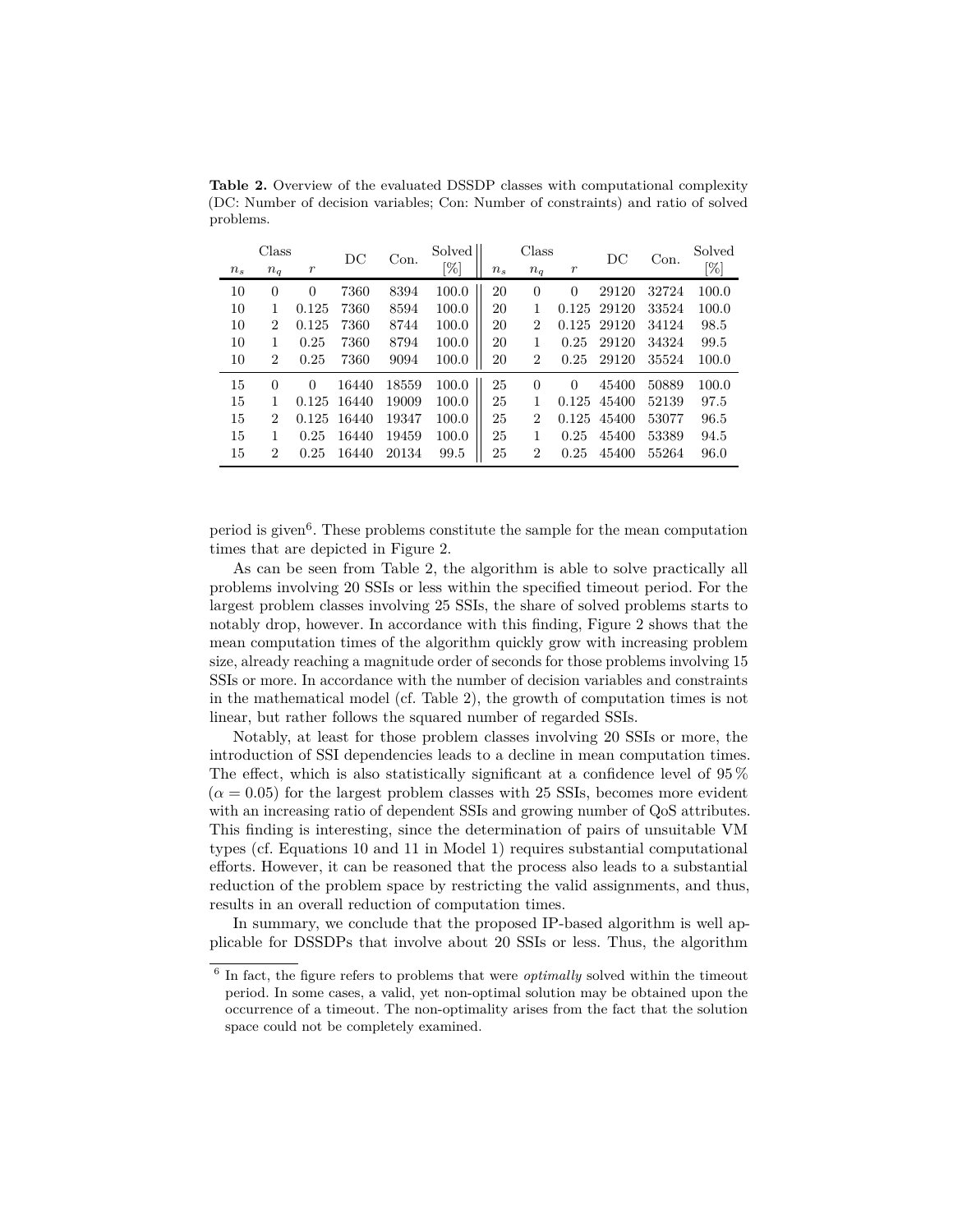

**Fig. 2.** Mean computation times of the optimization algorithm per evaluated DSSDP class, excluding timed-out problems (with 95% confidence intervals; please note the logarithmic scaling).

provides a viable approach to facilitate cost-efficient SSI distribution at small scale. However, for a scenario such as cloud gaming, which may involve hundreds of SSIs and requires the swift computation of distribution strategies, the algorithm appears unsuitable due to its high computational requirements. This indicates the need for the development of heuristic optimization approaches, which trade potentially large reductions in computation time against preferably small reductions in solution quality, i. e., increases in the cost of the computed distribution strategies. The development of such heuristics is complex due to the introduction of software service instance dependencies, because these dependencies render common solution approaches for assignment problems inapplicable.

## **4 Related Work**

The challenge of distributing software service instances across virtual machines has previously been addressed in our own research [9]. In this past work, we introduced a basic version of the problem – i. e., SSI distribution under intramachine resource constraints – and provided initial findings on its computational complexity. We substantially extend this research through the consideration of SSI dependencies and different resource pricing schemes in this paper.

Ardagna et al. [1] provide an approach for the distribution of SLA-bound Web services across various IaaS providers and the subsequent admission of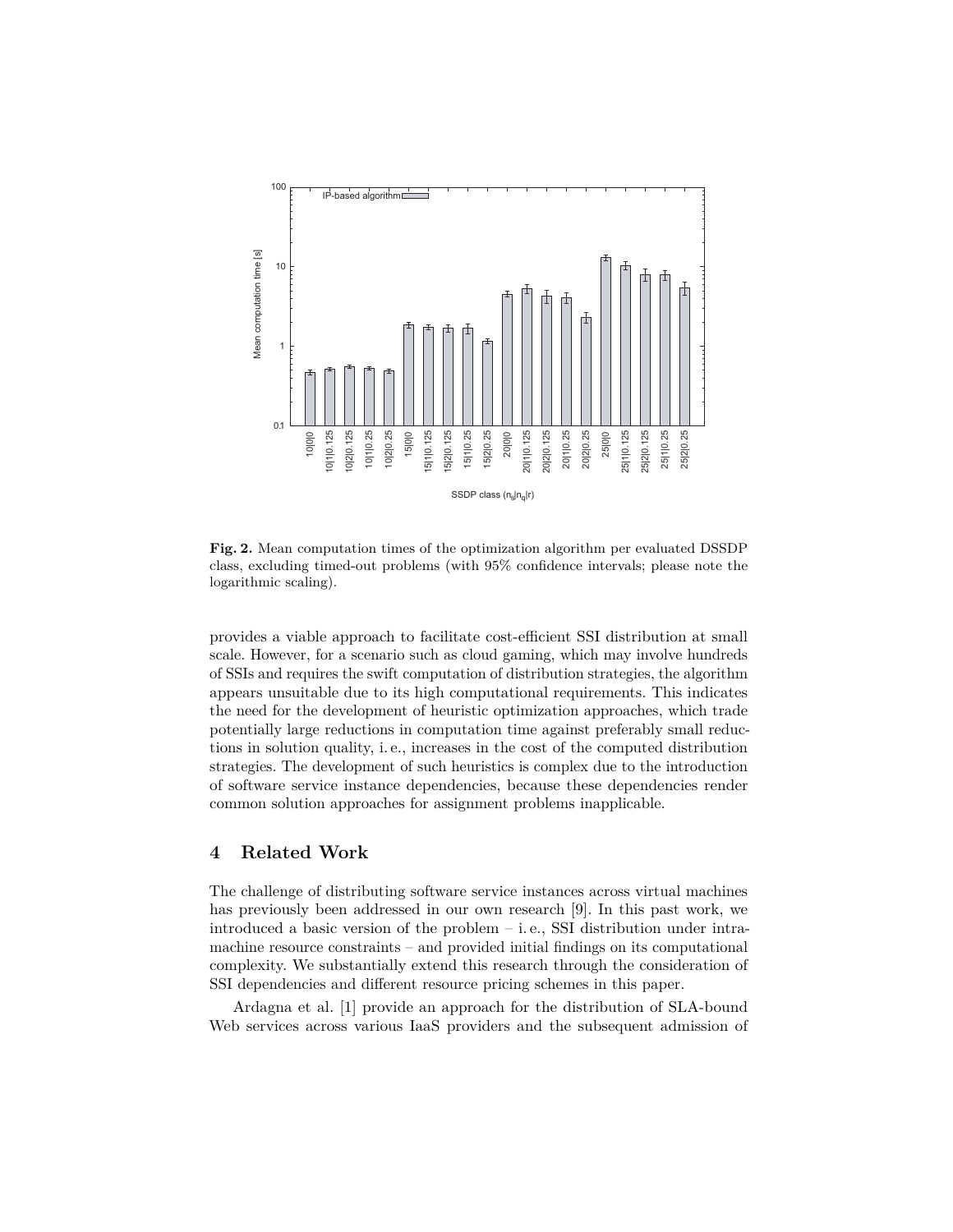user requests, which is modeled using queuing theory. In contrast to our work, the authors do not distinguish different resource types and do not consider a combination of multiple software services on individual VM instances.

Breitgand and Epstein [3] consider the optimal placement of VMs on physical machines in a data center, with sets of VMs executing a specific software service. Their work is focused on the role of a cloud provider, rather than a SaaS provider. Also, the authors neither consider predefined VM types nor specific resource types.

Breitgand et al. [4] extend the previously described work, based on an identical scenario. Their approach, which is also based on linear programming, regards specific resource demands, as well as resource supplies of different physical machines in a federated cloud. However, the authors assume SLA-bound, temporally interruptible software services and do not regard SSI dependencies. In addition, Breitgand et al. do not provide any evaluation results for their proposed approach.

Kwok and Mohindra [8] present an approach for the optimal placement of multi-tenant SaaS applications in a data center under consideration of different resource types and QoS constraints. However, the authors do not specifically regard different VM types at varying price levels; accordingly, their objective consists of optimal resource exploitation on physical machines, rather than cost minimization.

Wu et al. [11], in accordance with our work, address the distribution of SaaS-style software services to different IaaS providers under SLA restrictions. However, the authors only consider a given set of quantifiable resource demands, such as processor cycles, rather than arbitrary resource types, and assume joboriented, rather than continuously executed software services. In addition, they only implement and evaluate heuristic solutions, rather than an optimal approach.

In summary, as important distinctive feature, our approach considers continuously executed SaaS instances, rather than interruptible job- or task-style requests for software services. In addition, we address arbitrary resource types and VM types, as well as software service dependencies, which allows a more flexible and detailed representation of actual cloud systems. We further formulate a mathematical model that provides an optimal – rather than non-optimal, heuristic – solution to the DSSDP and thus may serve as a performance benchmark for other approaches.

## **5 Summary and Outlook**

In the work at hand, we have addressed the *Dependent Software Service Distribution Problem* as a research challenge in the context of a cloud computing market. The problem concerns the distribution of partially dependent software service instances across leased cloud infrastructure in the form of virtual machines at minimal cost, with these distribution being subject to resource and quality of service constraints.

As solution approach, we have proposed the Software Service Distribution Broker, which facilitates cost-efficient software service deployment through the